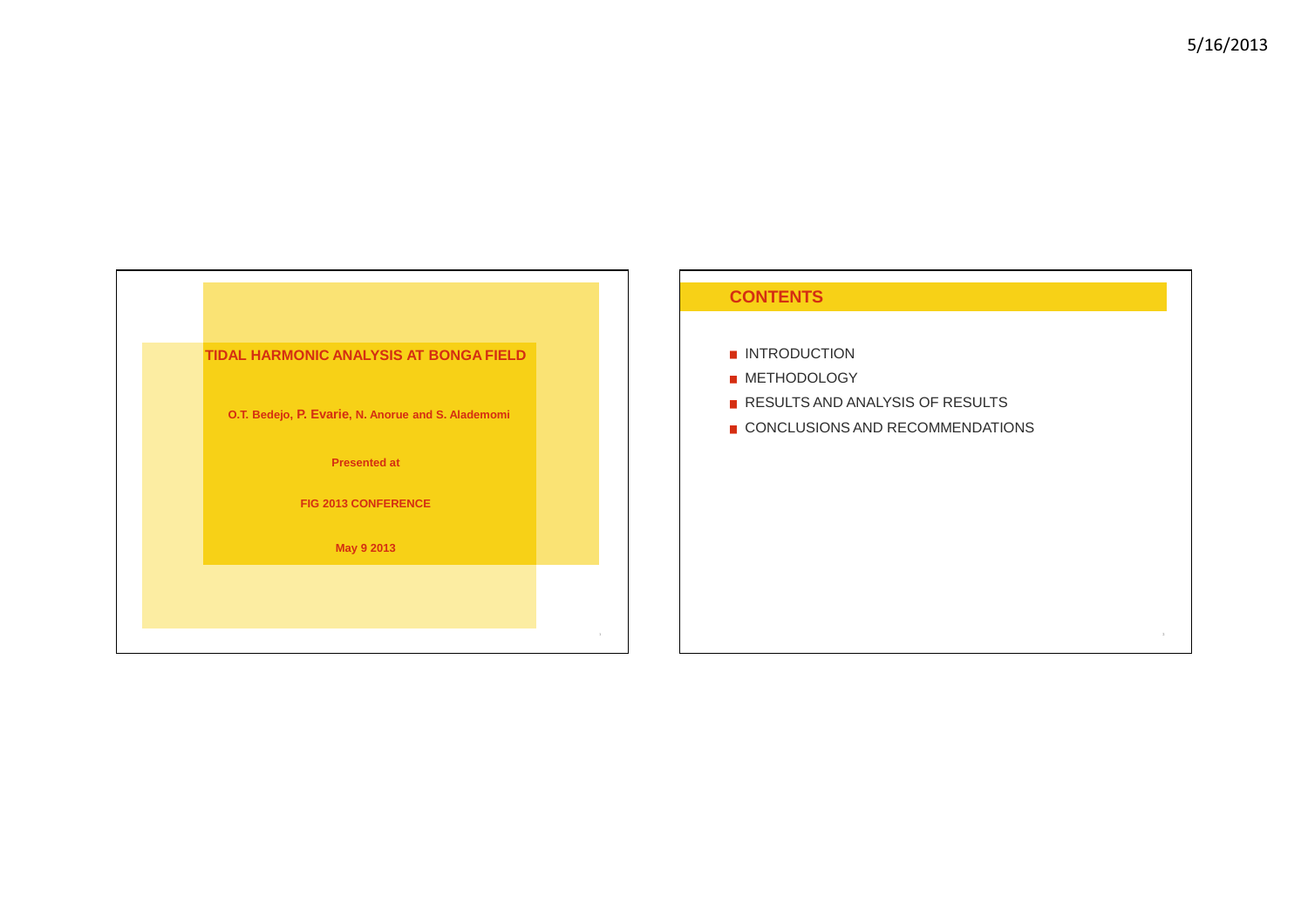### **INTRODUCTION**

- Tide gauges used traditionally in Nigeria for water level observation.
- Need for new methods for observing tides offshore Nigeria.
- Tidal observation important in navigation, rig moves, design of engineering works and support for marine operations.

#### **Study Area: Bonga Field**

- Located in Oil Mining Lease (OML) 118. ~ 120km from Nigerian coastline.
- Area approximately 1167  $km<sup>2</sup>$ .
- Average water depth of 1000m.
- **Production of both crude oil and**  natural gas started in November 2005 through <sup>a</sup> Floating Production, Storage and Off-take(FPSO) vessel.
- Field operated by SNEPCo (55%), along with Exxon (20%), Nigerian AGIP (12.5%) and Total Petroleum(12.5%).

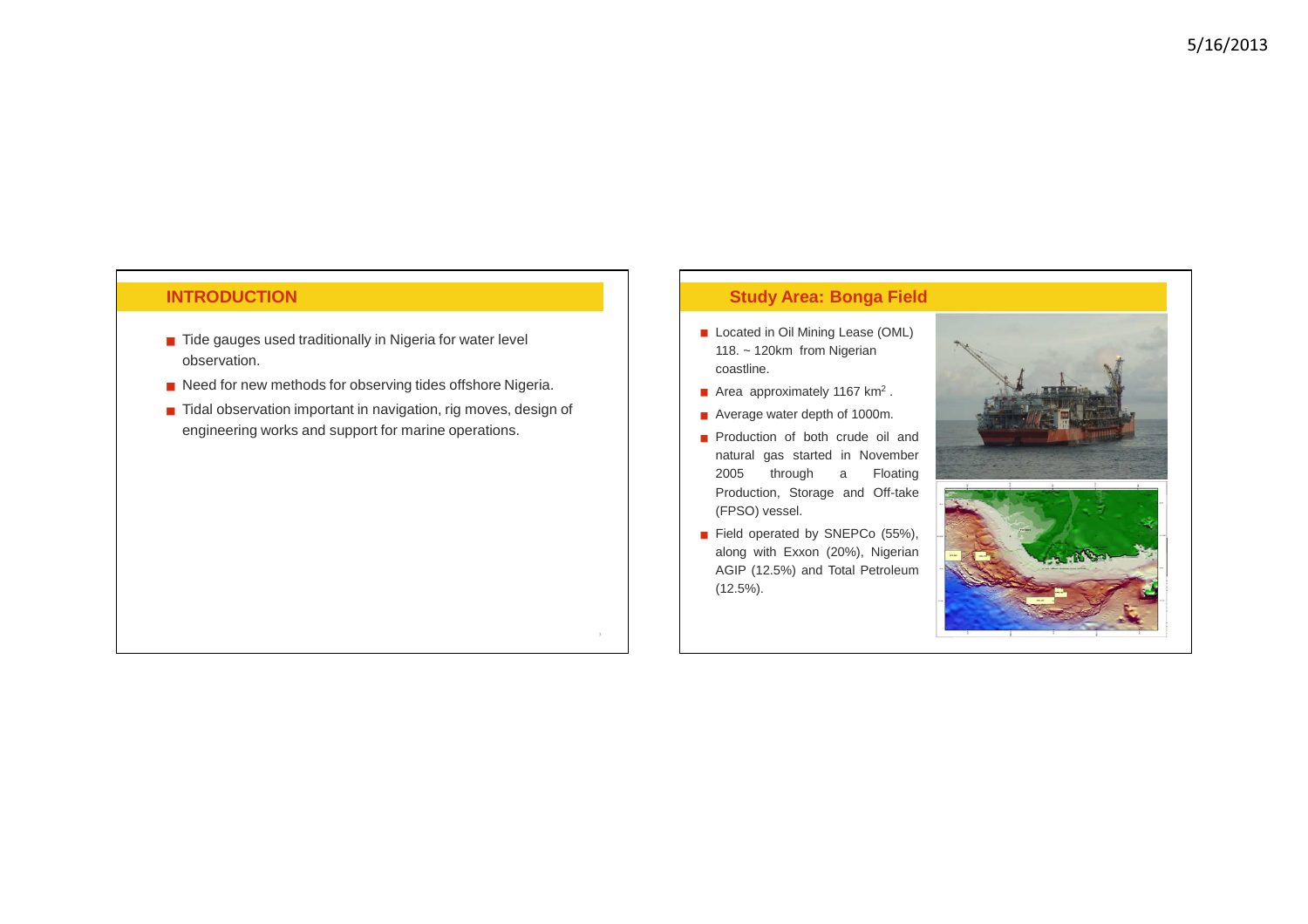

# **METHODOLOGY**

- Data Acquisition with Water Level Recorder WLR7
- Data Validation using Median Filter
- **Harmonic Analysis of Tides**
- Tidal Prediction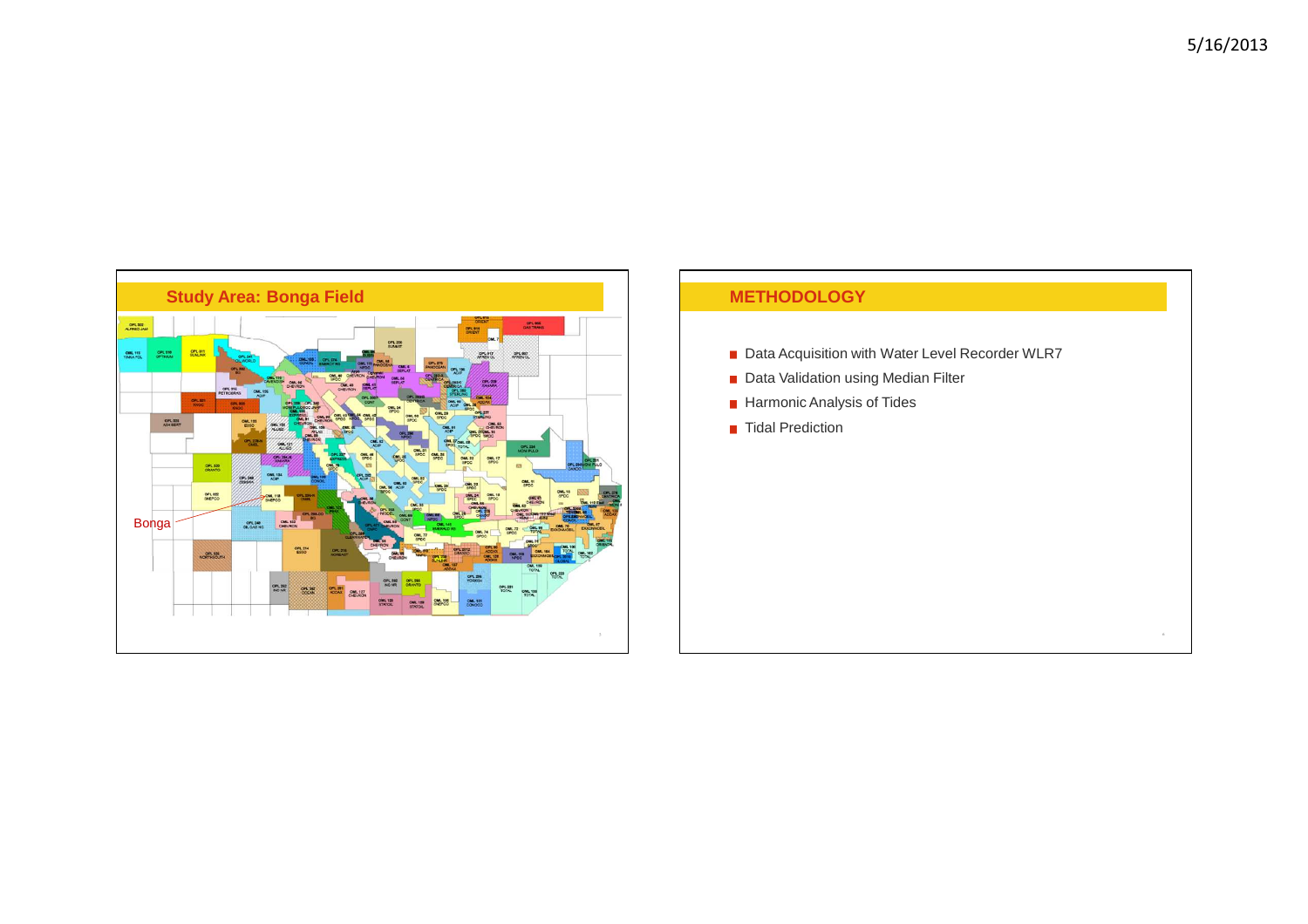# **Data aquisition with Aanderaa Water Level Recorder WLR7**



High precision recording instrument for determining water level in the open sea.

Water level is determined by measuring the hydrostatic pressure with an ultra-precise quartz pressure sensor.

Capable of measuring up to 6000m water depth.

51 days hydrostatic pressure data was aquired at the Bonga Field.

Temperature and water density in Bonga were also measured.

Acquired pressure readings at the water surface and at depth were used to determine the water depth.

## **Conversion of Water Level Recorder WLR7 Data to Depth**

Water Depth  $(m) = 0.001^*(P_{wd} - P_{atmos})/d^*g$  1

Where

- $P_{wd}$  = Pressure at water depth (Pa)
- P<sub>atmos</sub> = Atmospheric Pressure (Pa)

Atmospheric pressure of Bonga = 101000 (Pascal)

d = Density of water at the actual location

Density used for Bonga =  $1.03017$  (Kg/m<sup>3</sup>)

 $g =$  Gravity of the earth (9.78334 m/s<sup>2</sup>)

The lowest water depth was taken as the chart datum, while all heights above the lowest depth were regarded as tidal observations.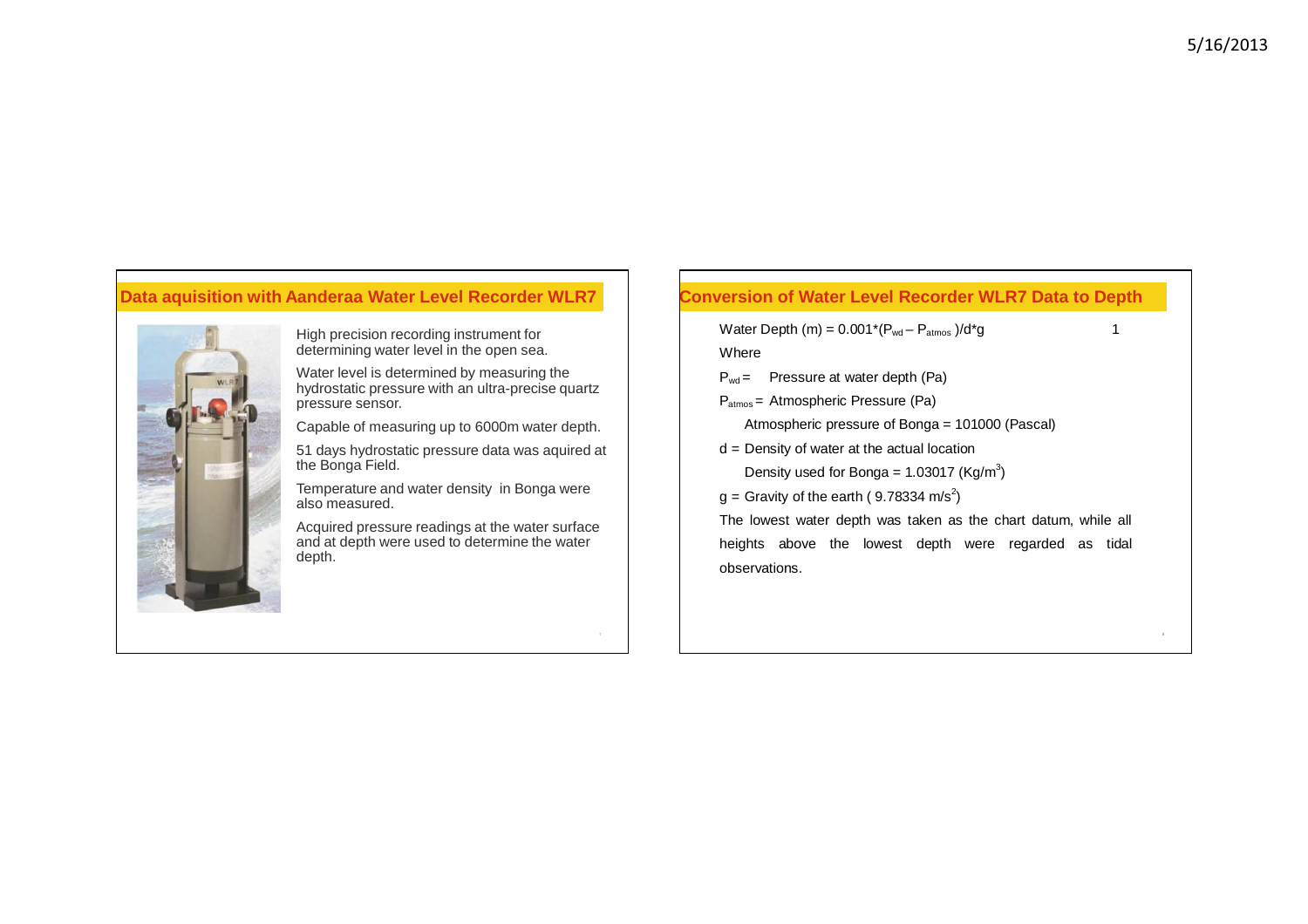| <b>Data Validation using Median Filter</b>                                                                                                                                                                                                                                                   | <b>Harmonic Analysis of Tides: Basic Equation</b>                                                                                                                                                                                                                                                                                                                                                                                                                                                                                                                                                                                                                                                                                           |
|----------------------------------------------------------------------------------------------------------------------------------------------------------------------------------------------------------------------------------------------------------------------------------------------|---------------------------------------------------------------------------------------------------------------------------------------------------------------------------------------------------------------------------------------------------------------------------------------------------------------------------------------------------------------------------------------------------------------------------------------------------------------------------------------------------------------------------------------------------------------------------------------------------------------------------------------------------------------------------------------------------------------------------------------------|
| The median filter was applied if the difference between two consecutive<br>hourly water level was greater than a threshold (i.e. 0.5m).<br>Thus:<br>If Absolute (Water Level 2 - Water Level $1$ ) $> 0.5$<br>then<br>$\mathcal{P}$<br>Water Level $2 = (Water Level 1 + Water Level 3) / 2$ | 3<br>h (t) = $S_0 + \sum_{i=1}^n f_i H_i \cos (\omega_i t + (\nu_i + u_i) - \alpha_i)$<br>where;<br>$n =$ Number of harmonic constituents<br>$v =$ Phase angle at time zero<br>$u = N \cdot \text{O}$ angle<br>$f =$ Nodal factor<br>$\omega$ = Constituent speed<br>$S_0$ = Mean Sea Level (determined after harmonic analysis)<br>$\alpha$ = Phase Lag (Determined after harmonic analysis<br>Note:<br>Eighteen tidal constituents were used for the harmonic analysis.<br>The values of the nodal facors (f), phase angle at time zero (v) and nodal<br>angle (u) were computed at the midle of the time of the observation data<br>for all the eighteen tidal constituents using astromonic parameters<br>computed by Stravisi, (1983). |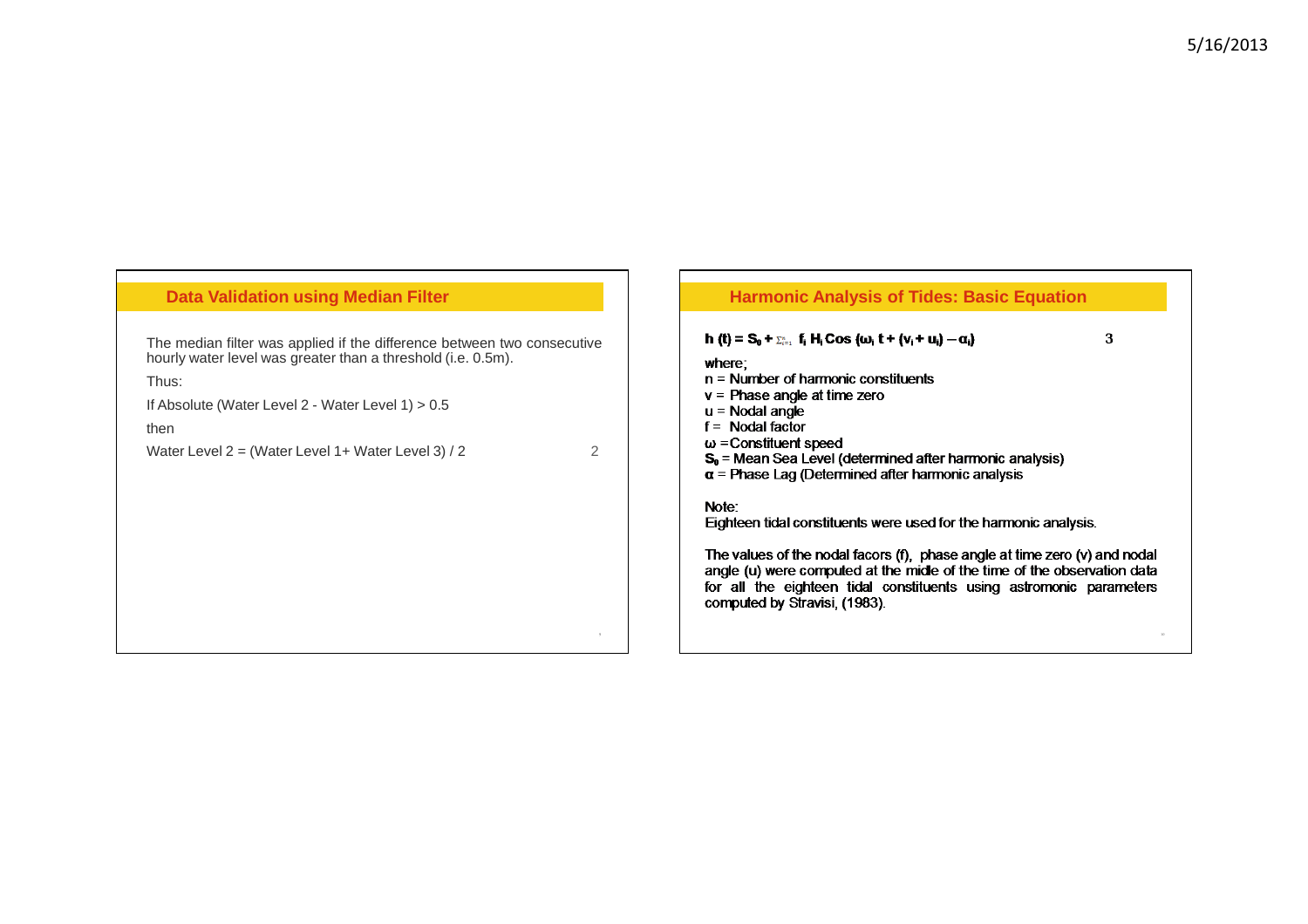#### **Harmonic Analysis of Tides**

The tidal harmonic and prediction model in equation 3 was expanded using the trigonometric identity as:

h (t) =  $S_0 + \sum_{i=1}^n f_i H_i$  Cos (cost + (V<sub>i</sub> + U<sub>i</sub>)) Cos  $X_i + \sum_{i=1}^n f_i H_i$  Sin (cost + (V<sub>0</sub> + U<sub>i</sub>)) Sin  $X_i$  4 Let  $A = H_i \cos X_i$  and

 $B_i = H_i$  Sin  $X_i$ 

The tidal harmonic and prediction model in equation 4 becomes: h (t) =  $S_0 + \sum_{i=1}^n (A_i f_i \cos(i\omega t + (V_i + U_i)) + B_i f_i \sin(i\omega t + (V_i + U_i)))$ 

The Least Squares adjustment of equation 4 was carried out using Conjugate Gradient Method in Matlab to determine the unknown values of S<sub>0</sub>, A1, A2....A18 and B1, B2,....B18. The Conjugate gradient method was used to avoid finding the inverse of the near singular matrix (i.e matrix with determinant equal to 0).

 $\overline{\mathbf{5}}$ 

#### **Harmonic Analysis of Tides and Tidal Prediction**

| The phase angle for each of the 18 constituents were computed                                       |   |
|-----------------------------------------------------------------------------------------------------|---|
| using the following relationship:                                                                   |   |
| $B_i/A_i = H_i$ Sin $\alpha_i$ / $H_i$ Cos $\alpha_i =$ Tan $\alpha_i$                              | 6 |
| $\alpha_i = \text{Tan}^{-1}$ (B <sub>i</sub> /A <sub>i</sub> )                                      |   |
|                                                                                                     |   |
| The amplitudes H for each of the 18 constituents was<br>determined from the following relationship: |   |
|                                                                                                     |   |
| $B_i = H_i$ Sin $\alpha_i$                                                                          |   |

| וט וווט ווי דו              |  |
|-----------------------------|--|
| $H_i = B_i / \sin \alpha_i$ |  |

Computed phase angles  $\alpha_i$  and amplitudes H<sub>i</sub> were put in equation 3 to predict the water level for Bonga untill December 2015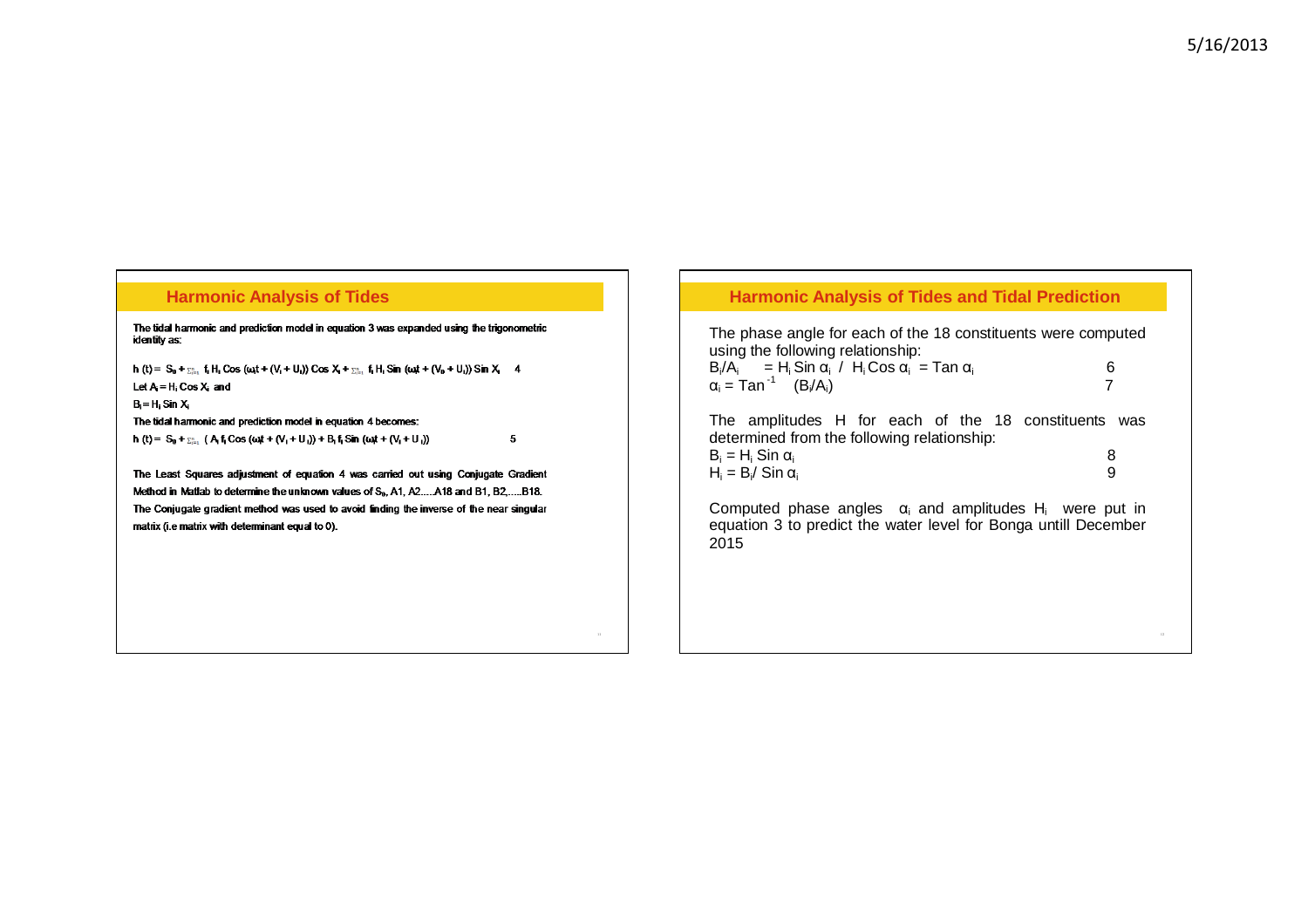| $\ensuremath{\mathrm{S/N}}$ | Parameters     | <b>Least Squares Solution (X)</b> | Residuals from Adjustment (V=AX-L) |
|-----------------------------|----------------|-----------------------------------|------------------------------------|
|                             | A0 or SO       |                                   |                                    |
|                             | A1             | 0.8955061328                      | $-3.56E - 14$                      |
| $\overline{2}$              |                | $-0.4934201491$                   | $-9.05E-14$                        |
|                             | B1             |                                   |                                    |
| $\mathbf{3}$                | A2             | $-0.0596395818$                   | $-1.10E-13$                        |
| $\overline{4}$              |                | $-0.1089335765$                   | $-1.13E-15$                        |
|                             | B <sub>2</sub> |                                   |                                    |
| 5                           | A3             | 0.1336482689                      | 4.01E-14                           |
| 6                           |                | $-0.1033088931$                   | $-2.64E-14$                        |
|                             | B <sub>3</sub> |                                   |                                    |
| $\overline{7}$              |                | 0.0592944342                      | $-3.16E-13$                        |
| 8                           | A4             | $-0.0297730983$                   | $-4.80E-15$                        |
|                             | B <sub>4</sub> |                                   |                                    |
| $\mathbf Q$                 |                | $-0.0266593669$                   | $-3.64E-14$                        |
| 10                          | A5             | 0.0924520282                      | 1.30E-13                           |
|                             | <b>B5</b>      |                                   |                                    |
| 11                          |                | $-0.1013088968$                   | 2.29E-14                           |
| 12                          | A6             | 0.0178565621                      | 1.19E-13                           |
|                             | B6             |                                   |                                    |
| 13                          |                | 0.0237078003                      | $-7.13E-13$                        |
|                             | A7             |                                   |                                    |
| 14                          | B7             | 0.0344841015                      | $-2.22E-14$                        |
| 15                          |                | $-0.0117571831$                   | 6.27E-14                           |
|                             | A8             |                                   |                                    |
| 16                          | B8             | $-0.0111300358$                   | $-5.99E-13$                        |
| 17                          |                | $-0.0229343292$                   | 5.06E-13                           |
|                             | A9             |                                   |                                    |

|     | <b>Parameters</b> |                                   |                                    |
|-----|-------------------|-----------------------------------|------------------------------------|
| S/N |                   | <b>Least Squares Solution (X)</b> | Residuals from Adjustment (V=AX-L) |
| 19  | <b>B</b> 9        | 0.0320225152                      | 3.99E-15                           |
| 20  | A10               | 0.0001806800                      | 2.03E-13                           |
|     | <b>B10</b>        |                                   |                                    |
| 21  | A11               | 0.0007702764                      | $1.62E-13$                         |
| 22  | <b>B11</b>        | $-0.0013186013$                   | $-9.43E-13$                        |
| 23  | A12               | $-0.0015664692$                   | $-2.31E-12$                        |
| 24  |                   | 0.0066212762                      | $-1.09E-12$                        |
| 25  | <b>B12</b>        | 0.0055185843                      | $-7.28E-13$                        |
| 26  | A13               | $-0.0095449268$                   | $-8.98E-13$                        |
|     | <b>B13</b>        |                                   | $-3.89E-13$                        |
| 27  | A14               | 0.0104535647                      |                                    |
| 28  | <b>B14</b>        | 0.0011717711                      | 8.44E-13                           |
| 29  | A15               | 0.0023108752                      | 6.81E-13                           |
| 30  | <b>B15</b>        | $-0.0034879694$                   | 2.92E-13                           |
| 31  |                   | 0.0082143343                      | 7.42E-13                           |
| 32  | A16               | 0.0005404965                      | $-8.43E-13$                        |
| 33  | <b>B16</b>        | $-0.0000773116$                   | 1.98E-13                           |
| 34  | A17               | 0.0015285740                      | 2.25E-13                           |
|     | <b>B17</b>        |                                   |                                    |
| 35  | A18               | 0.0002063698                      | 5.28E-13                           |
| 36  | <b>B18</b>        | 0.0016164270                      | $-8.08E-13$                        |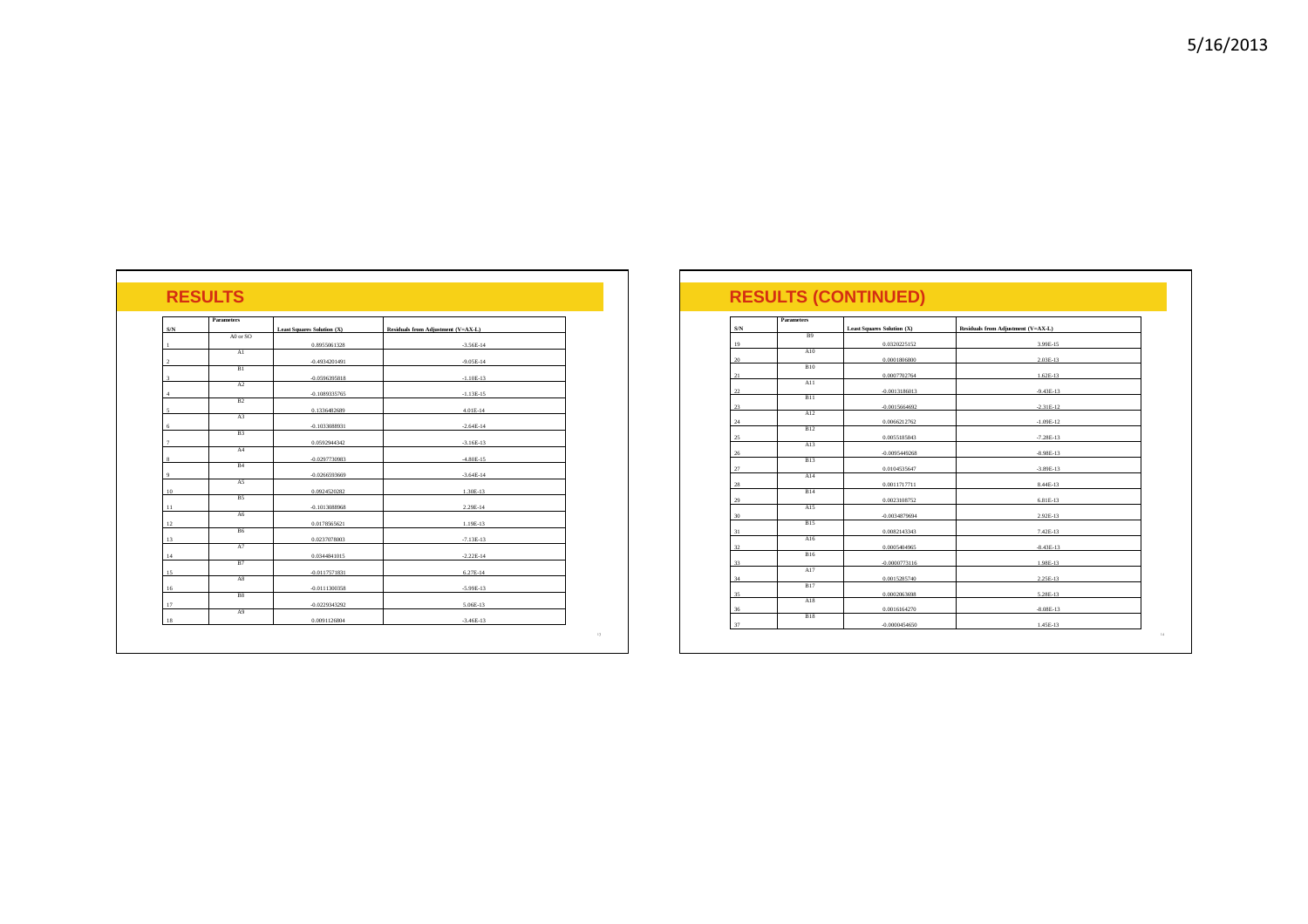| 5/16/2013 |
|-----------|
|-----------|

|     |                         |                         |                    | Nodal Factor (I |  |  |
|-----|-------------------------|-------------------------|--------------------|-----------------|--|--|
|     |                         |                         |                    |                 |  |  |
| S/N | <b>Constituent Name</b> | Constituent Speed (m/s) | Amplitudes (H) (m) |                 |  |  |
|     |                         |                         |                    | 1.006392        |  |  |
|     | M <sub>2</sub>          | 28.9841042000           | 0.1433380234       |                 |  |  |
|     |                         |                         |                    | L000000         |  |  |

**RESULTS (CONTINUED)**

| S/N            | <b>Constituent Name</b> | Constituent Speed (m/s) | Amplitudes (H) (m) |              | $V+U$ (Deg)    | Phase Lag (Deg) |
|----------------|-------------------------|-------------------------|--------------------|--------------|----------------|-----------------|
|                |                         |                         |                    | 1.0063923852 |                |                 |
|                | M <sub>2</sub>          | 28.9841042000           | 0.1433380234       |              | 1.2854605886   | 186.8918952806  |
|                |                         |                         |                    | 1.000000000  |                |                 |
| $\overline{2}$ | S <sub>2</sub>          | 30.0000000000           | 0.2466006241       |              | 360.0000000000 | 129.1826711369  |
|                |                         |                         |                    | 1.0063923852 |                |                 |
| $\mathcal{R}$  | N2                      | 28.4397295000           | 0.2778514447       |              | 281.6303114864 | 150.1462078758  |
|                |                         |                         |                    | 0.9682220264 |                |                 |
| $\Delta$       | K2                      | 30.0821373000           | 0.0308251429       |              | 83.5240317641  | 221.8418364774  |
|                |                         |                         |                    | 0.9953671368 |                |                 |
| 5              | KI                      | 15.0410686000           | 0.1623680664       |              | 228.0175372109 | 312.3828149372  |
|                |                         |                         |                    | 0.9920402910 |                |                 |
|                |                         |                         |                    |              |                |                 |
| 6              | O1                      | 13.9430356000           | 0.0269270663       | 1.000000000  | 93.4467282115  | 53.0131767945   |
|                |                         |                         |                    |              |                |                 |
| $\overline{7}$ | PI                      | 14.9589314000           | 0.0688045195       | 1.0063923852 | 98.6537475120  | 341.1734450712  |
|                |                         |                         |                    |              |                |                 |
| я              | MSf                     | 1.0158958000            | 0.0671200035       |              | 358.7145394114 | 244.1126892071  |
|                |                         |                         |                    | 1.0063923852 |                |                 |
| $\mathbf Q$    | 2N2                     | 27.8953548000           | 0.0320332562       |              | 201.9751623842 | 74.1151819934   |
|                |                         |                         |                    | 0.9983817946 |                |                 |
| 10             | MO <sub>3</sub>         | 42.9271400000           | 0.0007911065       |              | 94.7321888001  | 76.7990608860   |
|                |                         |                         |                    | 1.0017299069 |                |                 |
| $_{11}$        | MK3                     | 44.0251729000           | 0.0016101879       |              | 229.3029977995 | 229.9104510050  |
|                |                         |                         |                    | 1.0128256329 |                |                 |
| 12             | MN <sub>4</sub>         | 57.4238337000           | 0.0057122694       |              | 282.9157720751 | 39.8099325798   |
|                |                         |                         |                    | 1.0128256329 |                |                 |
| 13             | M <sub>4</sub>          | 57.9682084000           | 0.0494229282       |              | 2.5709211773   | 132.3985370134  |
|                |                         |                         |                    | 1.0063923852 |                |                 |
| 14             | SN <sub>4</sub>         | 58,4397300000           | 0.0023374243       |              | 281.6303114864 | 63.1118871266   |
|                |                         |                         |                    | 1.0063923852 |                |                 |
| 15             | MS4                     | 58.9841042000           | 0.0158124501       |              | 1.2854605886   | 113.0070406986  |
|                |                         |                         |                    | 1.0193000044 |                |                 |
| 16             | 2MN6                    | 88,4079380000           | $-0.0001086132$    |              | 284.2012326637 | 351.8597318230  |
|                |                         |                         |                    | 1.0193000044 |                |                 |
| 17             | M6                      | 86.9523127000           | 0.0002364713       |              | 3.8563817659   | 7.6889020828    |
|                |                         |                         |                    | 1.0128256329 |                |                 |
| 18             | 2MS6                    | 87.9682080000           |                    |              | 2.5709211773   | 358.3888753874  |
|                |                         |                         | $-0.0000578705$    |              |                |                 |

#### **Analysis of Results**

The objective is to test whether  $\mu_1$  (mean of observed tide) and  $\mu_2$  (mean of the predicted tide) are the same.

H<sub>0</sub>:  $(\mu_1 - \mu_2) = 0$  $H_1$ :  $(\mu_1 - \mu_2) > 0$ 

The t statistic was used to test whether the means are different at 95% confidence level.

The number of degrees of freedom of the test statistic is

 $v = n_1 + n_2 - 2 = 1224 + 1224 - 2 = 2446$ 

The rejection region for a 95% significance level is t (computed)  $< t_{\alpha,y}$  (tables)

 $t_{\alpha,y}$  = t0.95,2446 = -1.645

Pooled Variance Sx1x2 <sup>=</sup>√{(1223\* 0.0000000144 +

1223\*0.0000000142)/2446}

 $t = 0.0000000143$ 

Since t > t<sub>a,y</sub>we therefore conclude that the mean of the observed tide is equal to the mean of the predicted tide.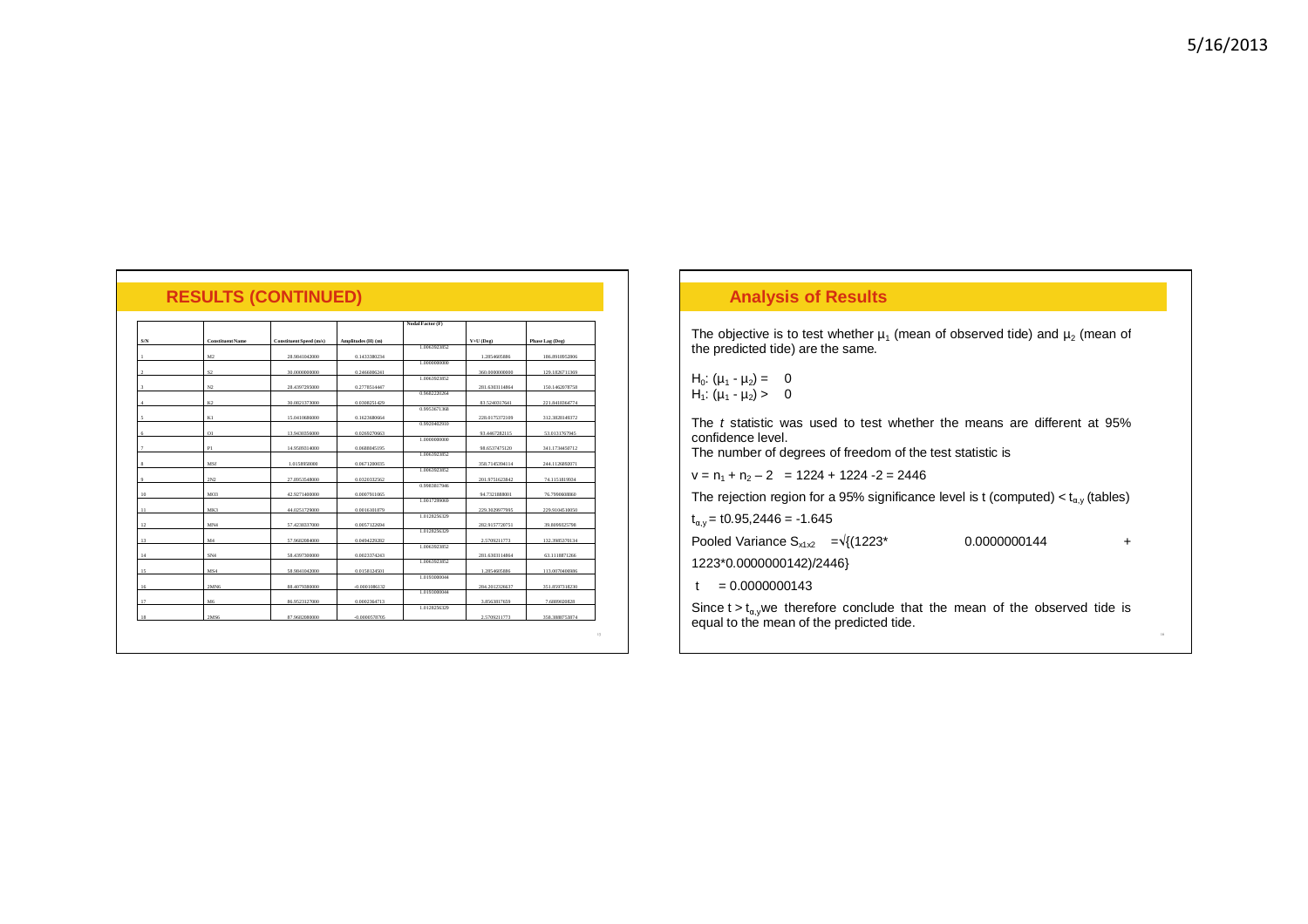# **Analysis of Results (Continued)**

The chart below shows the comparison between observed data for day 51 which was not used for harmonic analysis and predicted data for day 51.



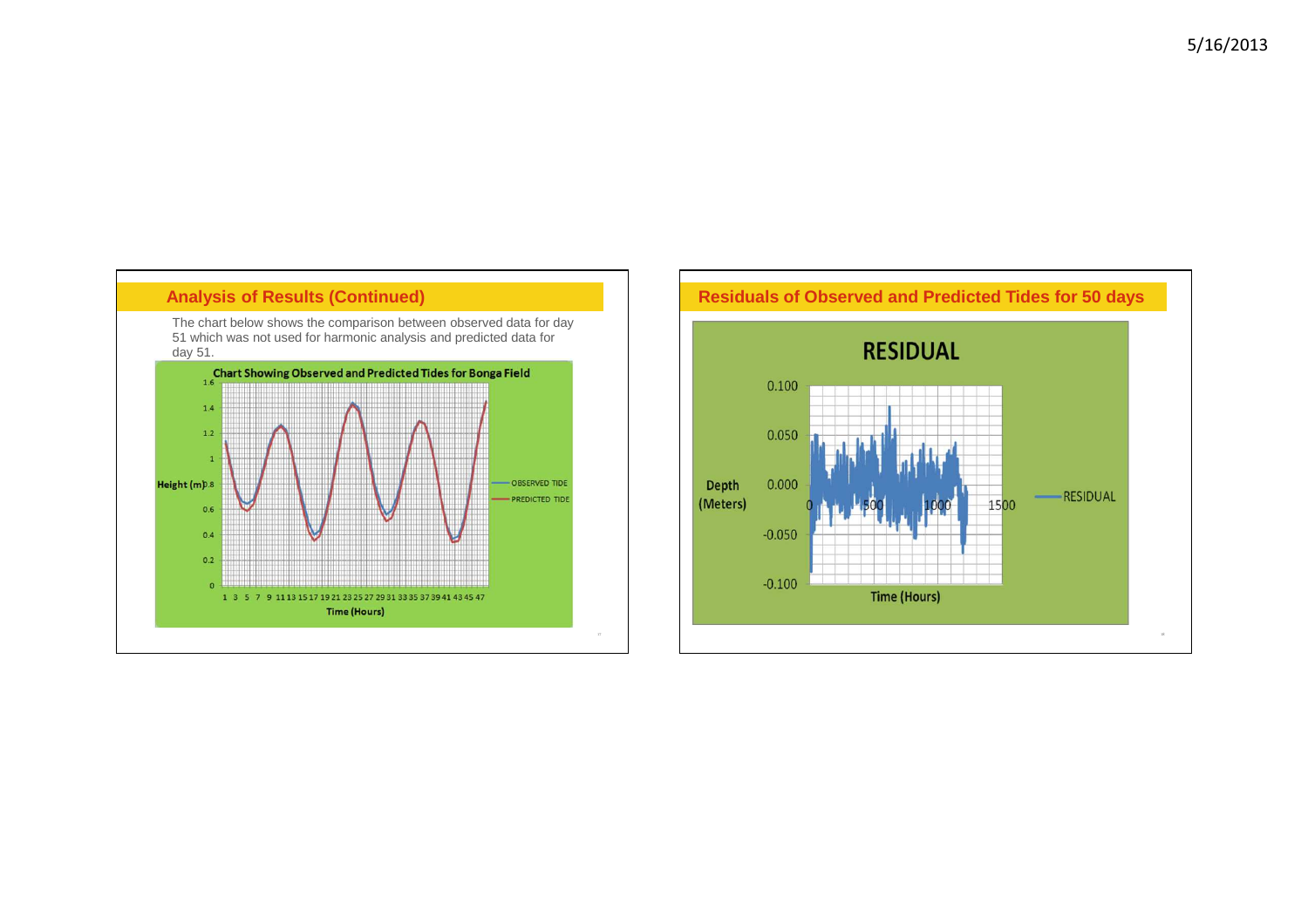### **CONCLUSIONS**

- Detailed tidal harmonic analysis carried out 50 days water level data derived from pressure data recorded in 1,000m at Bonga field offshore Nigeria.
- Harmonic constants amplitudes and the phase lags for eighteen tidal constituents were determined.
- **Prediction from 2008 to December 2013 was made at 10 minutes** intervals.
- $\blacksquare$  Fifty one days hourly predictions to validate the work done.
- Statistical analysis of the predicted tides with validation data was made and the maximum deviation of the predicted tides from the validationdata was 0.08m.
- The accuracy of the harmonic analysis and prediction is high despite the fact that only 50 days data was used for the analysis.

#### **Recommendations**

- Tidal data covering a period of at least one year should be collected at deep offshore locations.
- This will allow for better harmonic analysis and prediction to support marine operations in the oil and gas industry.
- Tide Gauge Stations or buoys (with satellite links) should be placed at strategic locations offshore Nigerian for further tidal studies on theNigerian coastal waters.
- Collaboration efforts between governmental and non-governmental agencies to observe and analyse water current (using classical oceanographic equipment and satellite data) .
- **Joint industry projects are recommended around the Nigerian coastal** waters to better understand the hydrodynamic forces operating in theNigerian coastal environment.